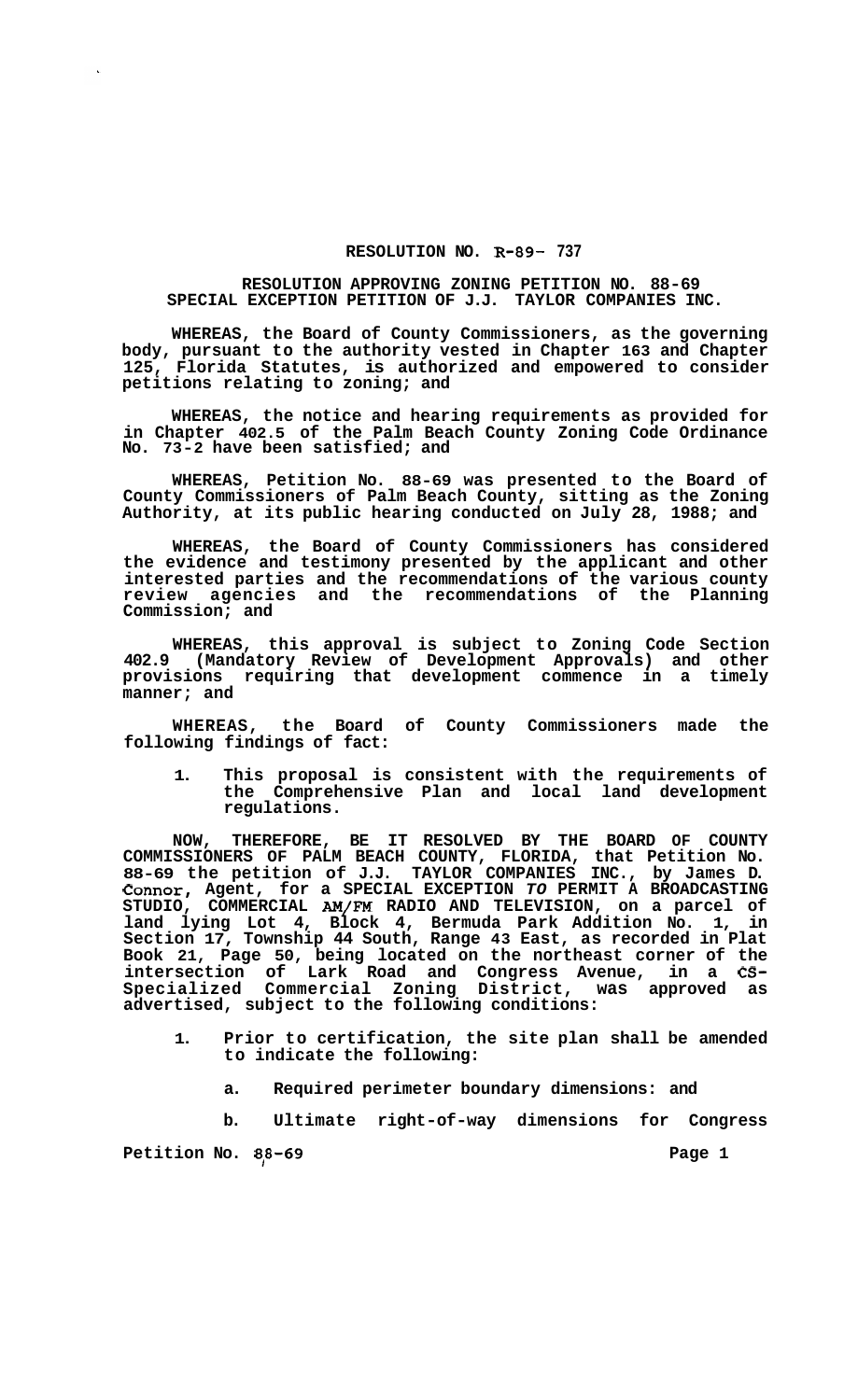**Avenue and Lark Road.** 

- **2. Prior to Site Plan Review Committee, the petitioner shall substantiate the existence of the landscape strip to the north or provide the required hedge material pursuant to Section 500.35.E of the Zoning Code.**
- **3. Prior to site plan certification, the petitioner shall document the reduction in floor area as nonleasable floor area in order to determine the required number of parking spaces.**
- **4. Sewer service is available to the property. Therefore, no septic tank shall be permitted on the site.**
- Water service is available to the property. Therefore, **5.**  no well shall be permitted on the site to provide potable water.
- *6.*  **The developer shall provide discharge control and treatment for the stormwater runoff in accordance with all applicable agency requirements in effect at the time of the permit application. However, at a minimum, this development shall retain onsite the stormwater runoff generated by a three (3) year-one (1) hour storm with a total rainfall of 3 inches as required by the Permit Section, Land Development Division. In the event that the subject site abuts a Department of Transportation maintained roadway, concurrent approval from the Florida Department of Transportation will also be required. The drainage system shall be maintained in an acceptable condition as approved by the County Engineer. In the event that the drainage system is not adequately maintained as determined by the County Engineer, this matter will be referred to the Code Enforcement Board for enforcement.**
- *7.*  **Within 90 days of approval of this project, the property owner shall convey to Palm Beach County by road right-of-way warranty deed for Congress Avenue, 53 feet from centerline free of all encumbrances and encroachments. Petitioner shall provide Palm Beach County with sufficient documentation acceptable to the Right of Way Acquisition Section to ensure that the property is free of all encumbrances and encroachments. Right-of-way conveyances shall also include "Safe Sight Corners" where appropriate at intersections as determined by the County Engineer.**
- **a. Failure to comply with the conditions herein may result in the denial or revocation of a building permit: the issuance of a stop work order: the denial of a Certificate of Occupancy on any building or structure: or the denial or revocation of any permit or approval**

**Petition NO. 88-69 Page 2**